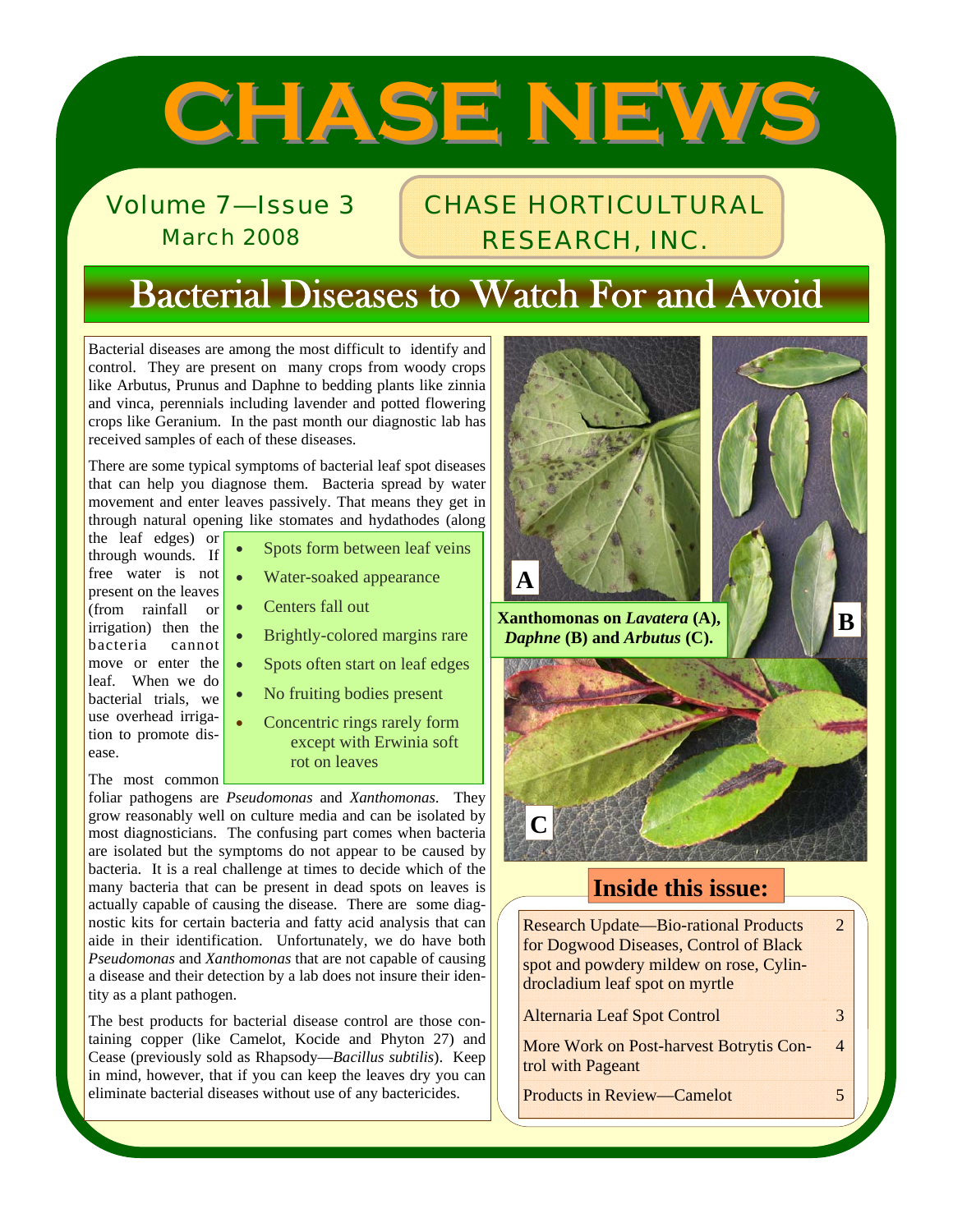# **Research Results—Foliar Diseases**

### **Bio-Rational Products for Dogwood Diseases**

Over the past ten years or so, there has been a real growth in the interest and development of "green" products including those with reduced risk like the strobilurins, bio-rational products like essential oils and true biological products like Cease (originally called Rhapsody). Hagan and Akridge (Auburn University) reported on some work with bio-rational fungicides for dogwood foliar diseases last September.

Neem Concentrate, SunSpray Ultra Fine Oil and Rhapsody (*Bacillus subtilis*) were compared to some synthetic fungicides (Eagle [myclobutanil], Immunox [myclobutanil], Liquid Systemic Fungicide [propiconazole] and 3336 [thiophanate methyl]) for spot anthracnose, Cercospora leaf spot and powdery mildew. Trials were conducted for three years in a landscape setting. Many of the products chosen are registered for landscape use.

In general, the synthetic fungicides gave superior control to the bio-rational products in this trial. Powdery mildew (*Erysiphe pulchra*) was effectively controlled with the biorational fungicides in 2003 and 2004, when they were applied weekly, that was equal to that achieved with the synthetic fungicides. When powdery mildew pressure was severe in 2005 the bio-rational products did not perform as well. Spot anthracnose (*Elsinoe corni*) was most effectively controlled with the synthetic fungicides and even showed some carryover benefit from one season into the next. Control of Cercospora leaf spot (*Pseudocercospora cornicola*) was moderate with all synthetic products and lower but significant with the bio-rational products. For a complete report see—Journal of Environmental Horticulture 25(3):157-165.

### **Control of Rose Black Spot and Powdery Mildew**

New fungicides always receive a lot of attention when they are under development and soon after registration. In late February, Pageant (pyraclostrobin and boscalid from BASF Corp.) was registered federally. We have worked a lot on this new combination product but have never worked on  $\boxed{T}$ 



black spot on rose. In the past two years, Mulrooney (University of Delaware) has reported on his trials with rose diseases. Insignia was not very effective in 2006 at the rates tested and was not included in 2007. The best control

of black spot in both years was achieved with Eagle 40WP although the 12.5 oz rate of Pageant was almost  $\sqrt{F}$ as effective in both years. Powdery mildew pressure was low and Eagle was again the best product. For complete reports on these trials see: *F & N Trials* on the *Plant Management Network* or contact me directly.

### **Cylindrocladium Leaf Spot on Myrtle**

Early this year we started a trial on myrtle cuttings (*Myrtus communis*). The plant is used for cut foliage but some cultivars are used as landscape material. In a dry climate the crop does not develop leaf spots but during propagation a normally soil-borne stem and root rot pathogen can also cause leaf spot. This pathogen is *Cylindrocladium pauciramosum*.

| Treatments                                                      |                      |                                            |           |
|-----------------------------------------------------------------|----------------------|--------------------------------------------|-----------|
| applied<br>were                                                 | <b>Treatment</b>     | Rate/100 gal                               | No. spots |
| sprenches<br>as<br>on 14, 21 and                                | Noninoculated        |                                            | 1.1       |
| 28 January.                                                     | Inoculated           |                                            | 3.9       |
| Two of the<br>treatments                                        | <b>Terraguard SC</b> | 4 oz                                       | 4.2       |
| $(STBX-013$<br>and ZeroTol)                                     | Terraguard SC        | 8 oz                                       | 2.4       |
| were applied<br>three days in<br>and<br>row<br>a                | ZeroTol              | 1% 3 days,<br>then $0.33\%$<br>weekly      | 4.2       |
| then weekly.<br>Exact<br>treat-<br>ments<br>are<br>shown in the | STBX-013             | $0.2\%$ 3 days,<br>then $0.07\%$<br>weekly | 2.7       |
| table to<br>the<br>The<br>right.                                | Phyton 27            | 25 oz                                      | 1.3       |
| best<br>control<br>was found on                                 | STBX-016B            | $25 \text{ oz}$                            | 3.2       |
| cuttings                                                        | KleenGrow            |                                            | 2.7       |
| treated<br>with                                                 |                      |                                            |           |

Phyton 27 or Terraguard SC at 8 oz. STBX-013 appeared to be a little more effective than ZeroTol (similar chemical class). KleenGrow (available from PACE 49) was also somewhat effective in preventing Cylindrocladium leaf spot on myrtle in this trial. Many other products are effective on Cylindrocladium leaf spot but it is good to know that "green" products like KleenGrow and STBX-013 can also help.

| <b>Treatment</b> | Rate/<br>100 gal | <b>Black Spot</b><br>Control 2006 | % Black<br><b>Spot 2007</b> | % Powdery<br>Mildew 2007 |
|------------------|------------------|-----------------------------------|-----------------------------|--------------------------|
| Water            |                  | 9.3 f                             | 90d                         | 8 <sub>bc</sub>          |
| Insignia         | 4 oz             | 8.0 <sub>e</sub>                  | Not tested                  | Not tested               |
| Insignia         | 8 <sub>oz</sub>  | 6.3d                              | Not tested                  | Not tested               |
| Pageant          | 8 oz             | 5.5c                              | 4 bc                        | 5 ab                     |
| Pageant          | 12.5             | 3.5 <sub>b</sub>                  | 1 ab                        | 8 <sub>bc</sub>          |
| Eagle            | 6 <sub>oz</sub>  | 2.2a                              | 0a                          | 2a                       |

In 2006 black spot was rated as follows: 1(0%), 2(0-3%), 3(3-6%), 4 (6-12%), 5(12-25%), 6(25-50%), 7(50-75%), 8(75-87%), 9(87-94%), 10(94-97%), 11 (97-100%) and 12 (100%) infected or defoliated.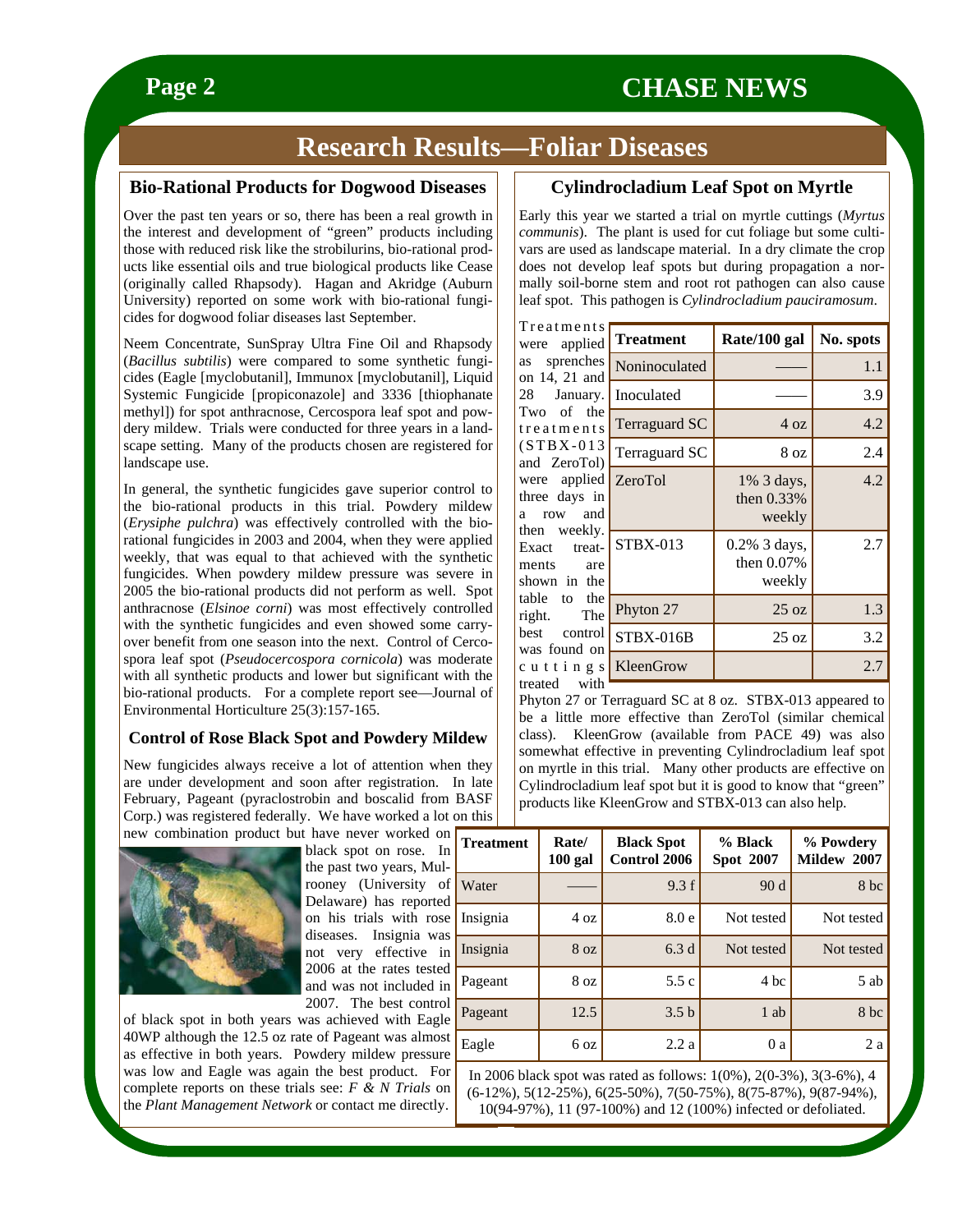### **VOLUME 7—ISSUE 3 Page 3**

# **Alternaria leaf spot Control**

We have been testing some industry standards as well as experimental formulations for efficacy against a wide range of fungal pathogens including Alternaria. This month, we report on two trials on Alternaria. The first was preventative and performed at Mt. Aukum on double impatiens. The second was performed in a cut flower range in San Diego County using Alstroemeria that were naturally infected with Alternaria (photo to right).

### **Alternaria leaf spot on Impatiens**

Plants were treated weekly with the exception of STBX-013 (an experimental product in the same chemical group as ZeroTol under development by Phyton Corporation) and ZeroTol. In their cases, they were applied at a higher rate three days in a row and then at a lower rate (33%) on a weekly interval. The first treatment

was applied on 11 February and the final one on 25 February. The fungicides chosen and rates of use are given in the table to below. They represent 6 separate chemical classes. The number of spots per plant was recorded on 5 March.

All of the treatments gave exceptional control of Alternaria on Impatiens with Medallion at 1 oz/100 gal resulting in 100% prevention. It was interesting to see excellent control provided with both STBX-013 and ZeroTol although the ZeroTol did cause slight burning on the crop.

| <b>Treatment</b>                                          | Rate/100 gal                            | No. spots on<br><b>Impatiens</b> |  |
|-----------------------------------------------------------|-----------------------------------------|----------------------------------|--|
| Water<br>noninoculated                                    |                                         | 0.2a                             |  |
| Water<br>inoculated                                       |                                         | 11.0 <sub>b</sub>                |  |
| Eagle 40                                                  | 4 oz                                    | 0.3a                             |  |
| Heritage                                                  | 4 oz                                    | 0.7a                             |  |
| Chipco 26019                                              | $16 \text{ oz}$                         | 0.1a                             |  |
| Medallion                                                 | 1 <sub>oz</sub>                         | 0a                               |  |
| Phyton 27                                                 | $25 \text{ oz}$                         | 0.2a                             |  |
| <b>STBX-013</b>                                           | 0.2% three days then<br>$0.07\%$ weekly | 1.2a                             |  |
| ZeroTol                                                   | 1% three days then 0.33%                | 0.4a                             |  |
| Numbers in the column followed by the same letter are not |                                         |                                  |  |

significantly different (Student-Newman-Keuls method)



### **Alternaria leaf spot on Alstroemeria**

The second Alternaria leaf spot trial was conducted in San Diego County by Buzz Uber. Applications were made on a weekly interval starting on 15 January (as much as possible), 5, 12, 18 and 26 February and 3 March. Specific treatments and rates (in oz per 100 gal) are given in the graph below. Each treatment included the adjuvant Super 7 at 4 oz/100 gal. On March 12, the number of Alternaria leaf spots per 20 foot plot was estimated.

Alternaria leaf spot was not evenly distributed between the plots but we did see overall that Chipco 26GT

made the spot worse than spraying with water. Statistically all treatments, except for the Chipco 26GT, were the same. The lowest number of spots were found in plots treated with either Heritage and Pageant. There were no signs of any phytotoxicity in this trial. Special thanks to Buzz Uber, Mellano and Company and BASF Corporation for their combined efforts in performing this trial.

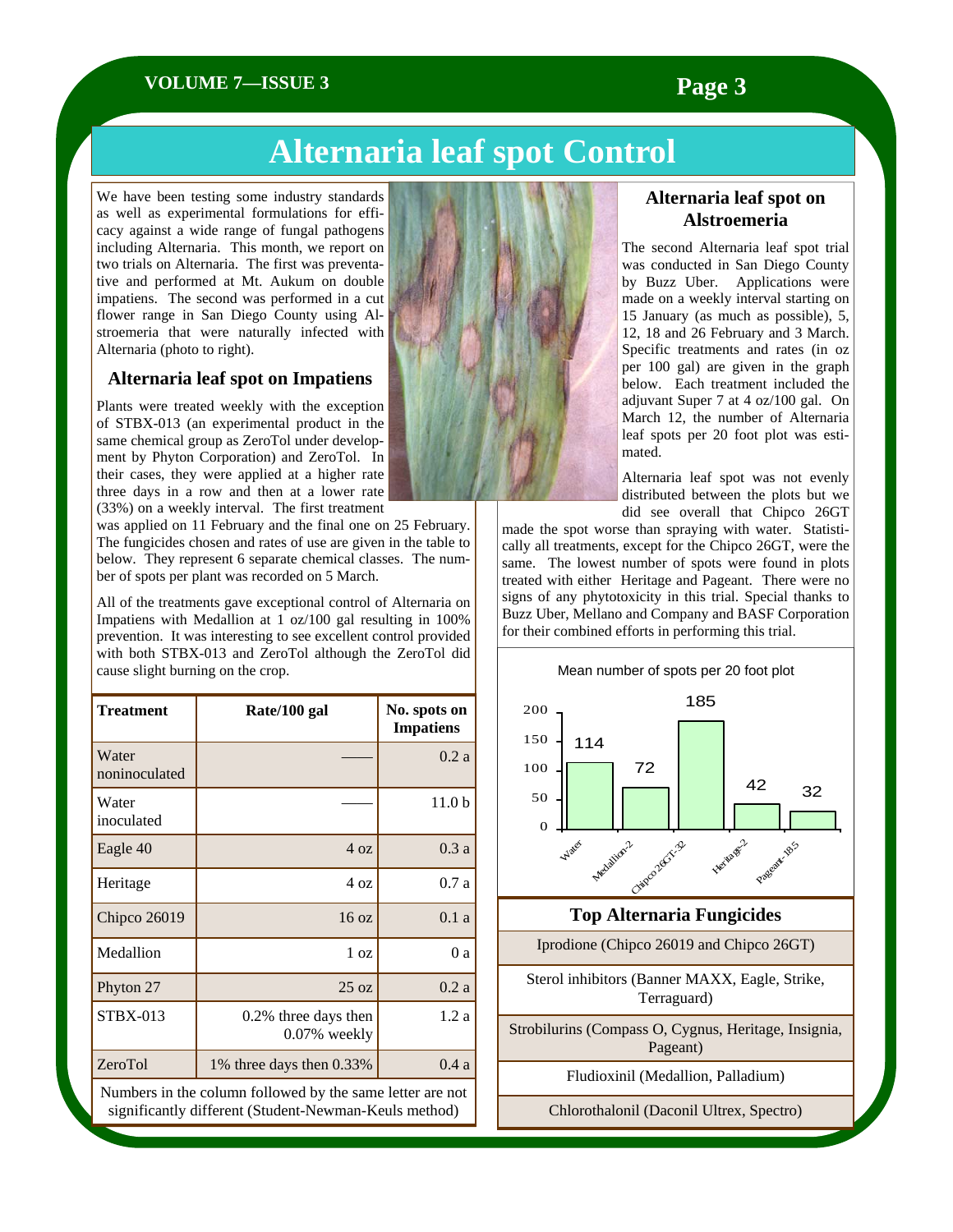# **More Work on Post-Harvest Botrytis Control with Pageant**

In January, we reported on a test using Rhapsody (now called Cease and marketed by BioWorks) showing efficacy in postharvest control of Botrytis on Liatris. Since then, we have done two more trials and we report them here. Both trials were once again in San Diego County using freshly harvested Liatris as well as wax flowers in the first trial. Bunches were harvested on day one, dipped on day 2, immediately placed in cold storage overnight and then shipped to our Mt. Aukum facility on day 3. We received them on day 4 and they were placed in buckets of water to test Botrytis development as well as vase life.

The treatments were: no dip, water, Decree (24 oz/100 gal), Insignia (16 oz/100 gal), and two rates of the newly registered Pageant (12.5 and 18.5 oz/100 gal). Pageant was registered by BASF Corporation in late February throughout most

| <b>Botrytis Control on Cut Flowers—test 2</b> |                 |                   |                  |
|-----------------------------------------------|-----------------|-------------------|------------------|
| <b>Treatment</b>                              | Rate/100 gal    | <b>Wax flower</b> | Liatris          |
| No dip                                        |                 | 9.2d              | 7.5c             |
| Water                                         |                 | 5.8c              | 5.9c             |
| Decree                                        | $24 \text{ oz}$ | 0.1a              | 2.6 <sub>b</sub> |
| Insignia                                      | 16 oz           | 3.7 <sub>b</sub>  | 5.7 c            |
| Pageant                                       | 12.5 oz         | 1.0a              | $1.2$ ab         |
| Pageant                                       | 18.5 oz         | 1.9a              | 0.1a             |

The number of Botrytis spots per bunch (10 stems each) was recorded on 6 or 7 February. Numbers in the same column followed by the same letter are not significantly different (Student-Newman-Keuls method)

of the US. It is a combination of the active ingredient in Insignia (pyraclostrobin—also from BASF) and boscalid (not registered for our industry). The dipping process was simply

that and not a soak. Excess solution was shaken off and bunches placed in buckets with water overnight at 34- 36 F. We did not see any Botrytis on the flowers when they were received and they were subsequently inoculated with spores of the *Botrytis cinerea* about 6 days after we received them. We rated Botrytis severity 8 days after inoculation. The results are shown in the table above (test 2). Botrytis was rated by recording the number of spots of active sporulation. There were ten stems per bunch and a total of ten bunches per flower type per treatment.

The grower standard, Decree was the most effective treatment in the wax flower but was significantly less effective than Pageant on the Liatris. Insignia alone as better than the water treated wax flower but was not

better on the Liatris. The best overall treatment on both flowers was Pageant used at 12.5 or 18.5 oz/100 gal.

These results were very promising and we decided to perform another test using Pageant at 18.5 oz/100 gal compared to water treatment and the grower standard (Decree at 24 oz/100 gal). The trial was performed using Ranunculus, Liatris, wax flower and Genista. Five bunches of each flower type were left noninoculated to test affects of the treatments on vase life of the flowers without interference of the Botrytis. The other five bunches were inoculated. Results of the Botrytis severity are shown in the table below.

The best prevention of Botrytis was found when flowers were dipped in Pageant (C) in this trial. Decree provided very similar control on all flowers except for the Liatris where it failed (B). Water is (A) in the image below.



The bunch quality was evaluated on 7 March and showed that both fungicides caused a loss of quality on Genista and wax flower. This was not seen on Ranunculus or Liatris. At the final rating, the effect was no longer evident as all flowers that were not inoculated appeared of similar quality.

| <b>Botrytis Control on Cut Flowers-test 3</b> |                    |               |                  |                             |                  |
|-----------------------------------------------|--------------------|---------------|------------------|-----------------------------|------------------|
| <b>Treatment</b>                              | Rate/<br>$100$ gal | Wax<br>flower | Liatris          | Ranunculus<br>(no. / bunch) | Genista          |
| Water                                         |                    | 2.0a          | 4.4 <sub>b</sub> | 4.2 <sub>b</sub>            | 4.6 <sub>b</sub> |
| Decree                                        | $24 \text{ oz}$    | 1.6a          | 4.8 <sub>b</sub> | 1.0a                        | 3.5a             |
| Pageant                                       | 18.5 oz            | 1.4a          | 1.2a             | 0.4a                        | 3.1a             |

The severity of Botrytis was recorded on 7 March using the following scale (except on ranunculus): 1 (none), 2 (slight, 3 (moderate), 4 (severe) and 5 (100% affected). Numbers in the same column followed by the same letter are not significantly different (Student-Newman-Keuls method)